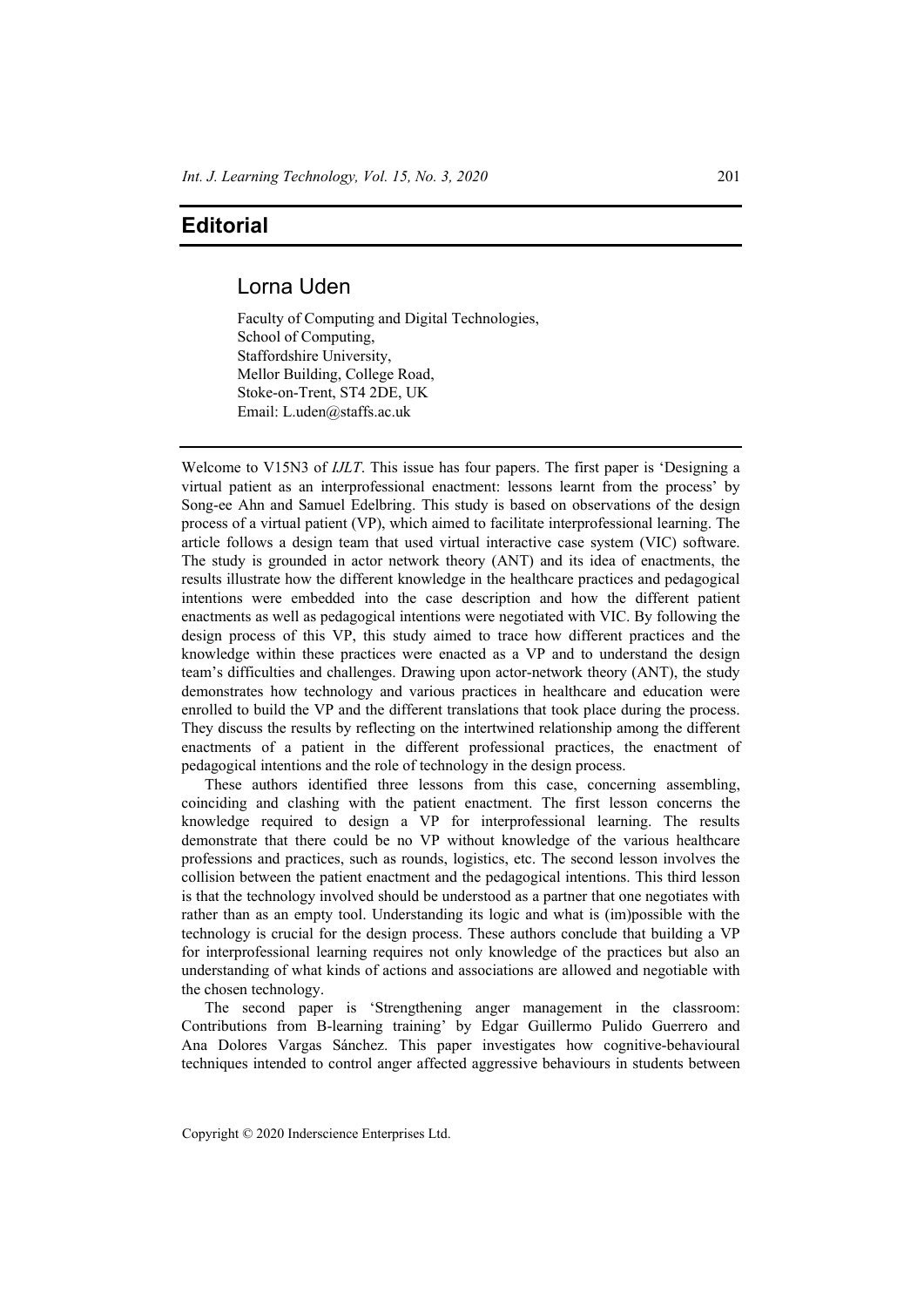the ages of 8 and 14 in a B-learning experience. It analyses the contributions of a B-learning training experience to the reduction of school conflicts in classrooms by encouraging cognitive-behavioural anger management techniques. Using a mixed concurrent nested dominant approach, research took place from 2015 to 2017 with 43 Colombian children between the ages of 8 and 14. Data was collected using a pre-test/post-test, checklists, observation logs, and a focus group.

According to these authors, the findings show satisfactory performance in the execution of the indicated techniques; these results were verified by Wilcoxon's Z test, showing a significant increase in the measurement of Internal Wrath Control with both self-applied and hetero-applied instruments  $(-2,841)$  with sign. 0.004 in the hetero-applied instrument and –1,699 with sign. 0.089 in the STAXI-NA). Finally, an analysis of the qualitative results provides suggestions for improving the technical and pedagogical aspects. More studies are needed to verify the claim. It is a shame that the authors failed to follow good paper writing criteria and missed the conclusion.

The third paper is 'Augmented reality in history education: an immersive storytelling of American colonisation period in the Philippines' by Manuel B. Garcia. In this paper, the author presents an educational mobile augmented reality application for history education based from the curriculum outline of the Department of Education on Social Studies. The main goal of this study was to 'bring history to life' by co-designing a mobile application powered by augmented reality, with history teachers and grade six students, that can provide an immersive storytelling experience on the American colonisation period in the Philippines.

The author argues that the findings of the study confirmed that mobile augmented reality is a promising educational tool for a technology-aided history education as evaluated by co-designers of the study. The historic augmented reality application, HARA, provided an immersive storytelling experience on the American colonisation period in the Philippines by portraying historical events such as The Battle of Manila bay, mock battle of Manila, and first shot in Philippine-American war using animated 3D scenes. Instead of teachers narrating a story using excerpts from history books and students trying to imagine these historical events, HARA delivers a consistent and visual storytelling platform for simulation and dramatisation which revolutionise how history is experienced in the classroom. More empirical studies are needed to verify the results.

The fourth paper is 'Harnessing collaborative pedagogies to promote writing skills in a Web 2.0 environment' by Tami Seifert. This study investigates the potential of Google Docs as a Web 2.0 collaborative tool. This paper reports and describes the use of Google Docs in a master's degree program as an online tool for collaborative co-construction of knowledge and self-assessment. Participants included eighty graduate teachers from two classes studying for two consecutive years in a master's degree program entitled 'Technology in Education' at the Kibbutzim College of Education in Israel. The study employed a mixed method approach, which combines quantitative and qualitative research methods. The tools used were a questionnaire, focus group discussions, collaborative Google Docs and students' comments, class discussions and instructor assessments of the collaborative process.